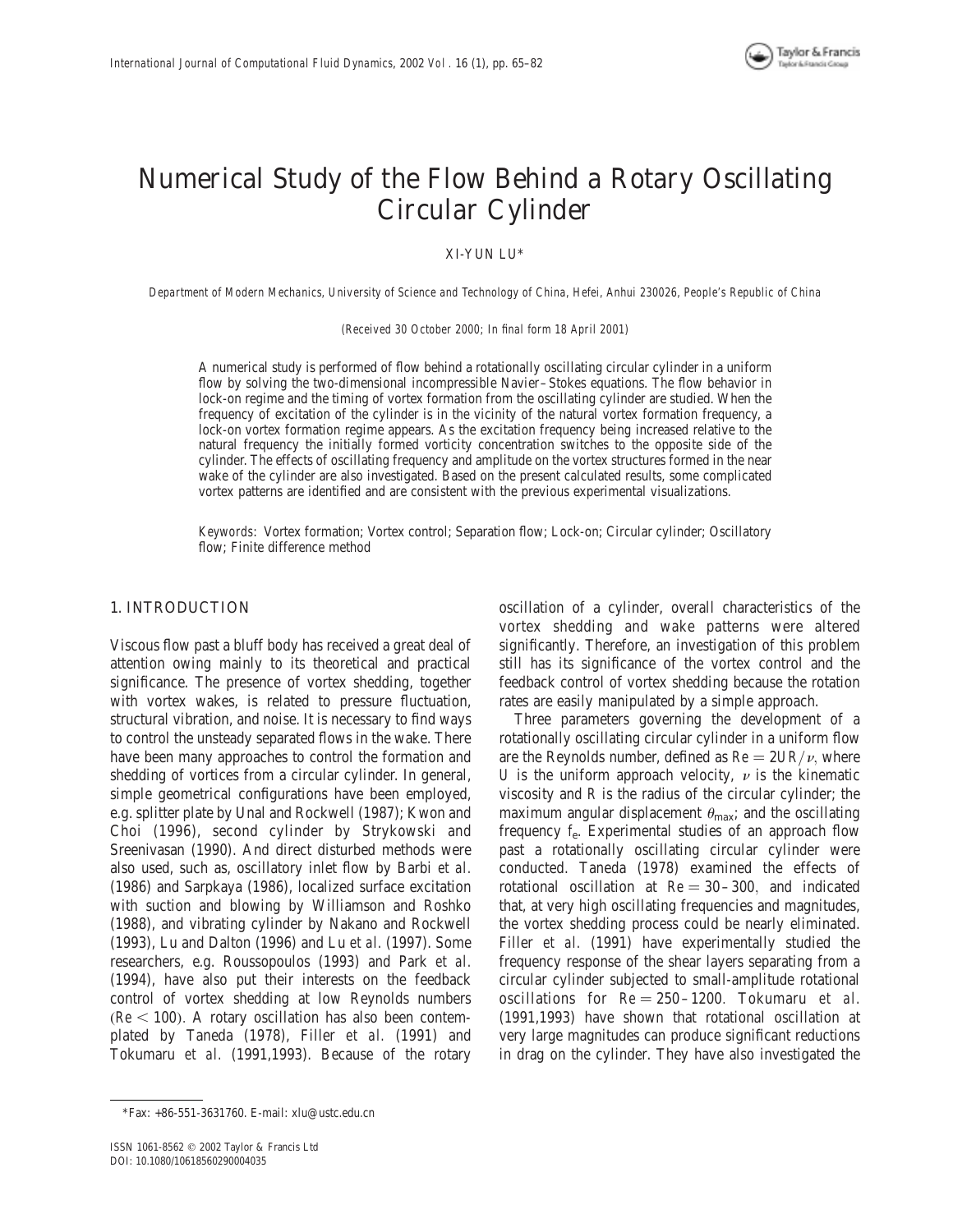mean lift variation of a circular cylinder executing both steady rotation and rotary oscillation with a net rotation rate in a uniform flow.

A comparatively smaller number of researchers have numerically investigated the effects of rotational oscillation of the cylinder. Lu and Sato (1996) investigated numerically the vortex formations behind a rotary oscillating circular cylinder. Lu (1996) also studied the development of the wake behind a circular cylinder impulsively started into rotatory and rectilinear motion. Baek and Sung (1998) have performed a numerical simulation of the flow behind a rotary oscillating circular cylinder at  $Re = 110$ . Recently, Buldakov et al. (2000) studied a steady two-dimensional incompressible flow past a rapidly rotating cylinder with suction, based on high-Reynolds-number asymptotic analysis of incompressible Navier–Stokes equations. Dennis et al. (2000) used a series expansion for small time to investigate the temporal development of two-dimensional viscous incompressible flow induced by an impulsively started circular cylinder which performs time-dependent rotational oscillations about its axis and translates at right angles to the axis. Then Baek and Sung (2000) took a numerical analysis for the quasi-periodicity in the wake where a circular cylinder is rotationally oscillated in time at  $Re = 110$ . Their main emphasis is placed on the identification of frequency selection subjected to the controlled perturbations in the vicinity of lock-on. Additionally, a number of researchers, e.g. Badr and Dennis (1985) and Chen et al. (1993), have computationally studied a single directional rotary circular cylinder moving in a uniform flow. A fairly full account of an unsteady flow past a rotating cylinder is given by Badr et al. (1990).

To get general conclusions of viscous flow past a rotary oscillating circular cylinder, some calculations in the present study have been performed over the range of the parameters of  $Re = 300-1000$ ,  $f_e/f_o = 0.5-4.0$ , and  $\theta_{\text{max}} = 15-90^{\circ}$ , where f<sub>o</sub> represents natural vortex shedding frequency. Vortex forming and shedding behind a rotationally oscillating circular cylinder in a uniform flow is investigated. The primitive-variable form of the Navier–Stokes equations for incompressible flows is numerically solved by a fractional-step method developed by Kim and Moin (1985). The flow behavior in the vicinity of lock-on regime and the timing of vortex formation from the oscillating cylinder are studied. Further the effects of oscillating frequency and amplitude on the vortex structures formed in the near wake of the cylinder are investigated, and some vortex patterns, based on the present calculated results, are also identified.

## 2. GOVERNING EQUATIONS

A non-rotating reference frame fixed to the axis of the circular cylinder is used. In this frame, the fluid at infinity has a uniform stream with the velocity U in the x-direction, and the cylinder has an oscillatory rotation. It is supposed that the uniform translation and oscillating rotation of the cylinder start impulsively at the same instant, and the flow is two-dimensional. The incompressible Navier–Stokes equations with primitive variables are used for the calculation. In dimensionless form and in polar coordinates  $(r, \theta)$ , these equations read

$$
\frac{\partial u}{\partial r} + \frac{u}{r} + \frac{1}{r} \frac{\partial v}{\partial \theta} = 0, \tag{1}
$$

$$
\frac{\partial \mathbf{u}}{\partial t} + \mathbf{u} \frac{\partial \mathbf{u}}{\partial \mathbf{r}} + \mathbf{v} \frac{\partial \mathbf{u}}{\partial \theta} - \frac{\mathbf{v}^2}{\mathbf{r}}
$$
\n
$$
= -\frac{\partial \mathbf{p}}{\partial \mathbf{r}} + \frac{2}{\text{Re}} \left( \nabla^2 \mathbf{u} - \frac{2}{\mathbf{r}^2} \frac{\partial \mathbf{v}}{\partial \theta} - \frac{\mathbf{u}}{\mathbf{r}^2} \right), \tag{2}
$$

$$
\frac{\partial \mathbf{v}}{\partial t} + \mathbf{u} \frac{\partial \mathbf{v}}{\partial r} + \mathbf{v} \frac{\partial \mathbf{v}}{\partial \theta} + \frac{\mathbf{uv}}{r} \n= -\frac{\partial \mathbf{p}}{\partial \theta} + \frac{2}{Re} \left( \nabla^2 \mathbf{v} + \frac{2}{r^2} \frac{\partial \mathbf{u}}{\partial \theta} - \frac{\mathbf{v}}{r^2} \right),
$$
\n(3)

where the cylinder radius R and the approach velocity U are used as the length and velocity scales, respectively; u, v are the dimensionless radial and circumferential velocity components, respectively, p is the dimensionless pressure, and the Laplace operator  $\nabla^2$  is

$$
\nabla^2 = \frac{\partial^2}{\partial r^2} + \frac{1}{r} \frac{\partial}{\partial r} + \frac{1}{r^2} \frac{\partial^2}{\partial \theta^2}.
$$
 (4)

In the present calculation, the initial field is taken as the two-dimensional potential flow over stationary cylinder. The rotation of the cylinder enters in the boundary conditions, of which the dimensionless form is

$$
u=0, \quad v=v_B=2\pi f_e\theta_{max}\sin(2\pi f_e t), \qquad (5)
$$

on the body surface  $(r = 1)$ , and

$$
u = \left(1 - \frac{1}{r^2}\right)\cos\theta, \quad v = -\left(1 + \frac{1}{r^2}\right)\sin\theta, \quad u_e < 0, \quad (6)
$$

$$
\frac{\partial u}{\partial r} = \frac{2}{r^3} \cos \theta, \quad \frac{\partial v}{\partial r} = \frac{2}{r^3} \sin \theta, \quad u_e \ge 0, \tag{7}
$$

at outer boundary, where  $u_e$  is the radial velocity component that is normal to the outer boundary. In the circumferential direction, periodic boundary conditions are employed.

#### 3. NUMERICAL METHOD

The Navier–Stokes equations in vector form are written as,

$$
\frac{\partial V}{\partial t} = -\nabla p + L(V) + N(V),\tag{8}
$$

where V is the velocity vector;  $L(V)$  and  $N(V)$  represent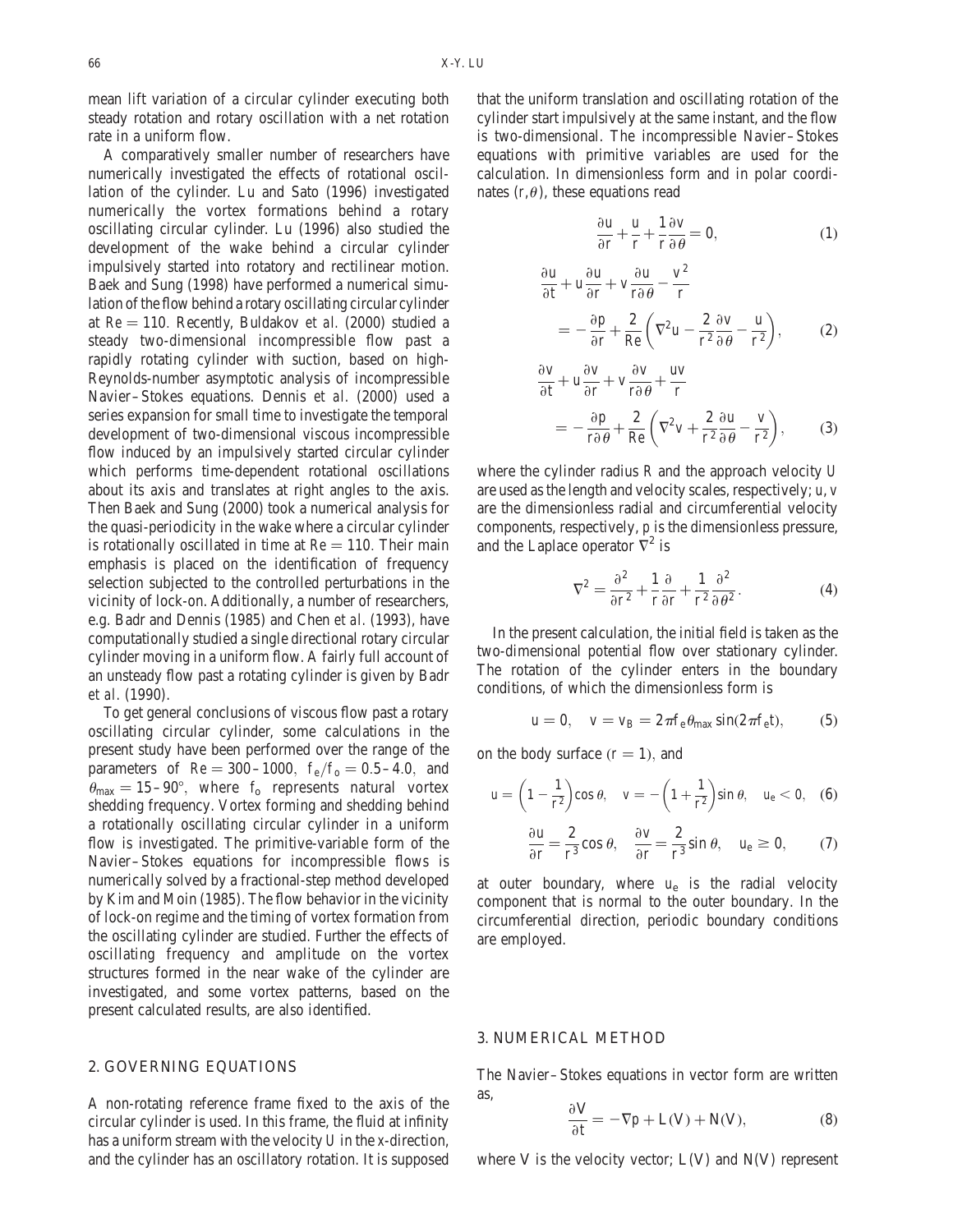viscous and convective terms, respectively:

$$
L(V) = \frac{2}{Re} \nabla^2 V,\tag{9}
$$

$$
N(V) = -(V \cdot \nabla)V. \tag{10}
$$

Using the fractional-step method proposed by Kim and Moin (1985), the semi-discrete form of Eq. (8) can be obtained by splitting Eq. (8) into two substeps as

$$
\frac{\hat{V} - V^n}{\Delta t} = N_D(V) + L_D(V),\tag{11}
$$

$$
\frac{\mathbf{V}^{n+1} - \hat{\mathbf{V}}}{\Delta t} = -\nabla p^{n+1/2},\tag{12}
$$

where  $\hat{V}$  is an intermediate velocity,  $L_D(V)$  and  $N_D(V)$ , respectively, denote discretized forms of L(V) and N(V). In the splitting method, it is required that the velocity field  $V^{n+1}$  satisfy the incompressibility constraint,

$$
\nabla \cdot \mathbf{V}^{n+1} = 0. \tag{13}
$$

Incorporating the incompressibility constraint into Eq. (12), we finally arrive at a separately solvable elliptic equation for the pressure in the form,

$$
\nabla^2 \mathbf{p}^{n+1/2} = \frac{1}{\Delta t} \nabla \cdot \hat{\mathbf{V}}.
$$
 (14)

To solve the elliptic Eq. (14), a pressure boundary condition must be implemented, which is a key factor for solving the incompressible Navier–Stokes equations. According to Gresho and Sani (1987), the pressure condition on the body surface is given by

$$
\frac{\partial \mathbf{p}}{\partial \mathbf{r}} = -\frac{2}{\text{Re}} (\nabla \times \nabla \times \mathbf{V}) \cdot \mathbf{n}_{\mathbf{r}} + \frac{\mathbf{v}_{\text{B}}^2}{\mathbf{r}},\tag{15}
$$

where  $n_r$  indicates the unit vector at the radial direction, and  $v_B$  is given in Eq. (5).

In this study, a staggered grid, which is uniformly spaced in the circumferential direction and exponentially stretched in the radial direction, is employed for the discretization of the governing equations. The transformation is given as

$$
\mathbf{r} = \mathbf{e}^{\pi\xi}, \quad \theta = \pi\eta, \tag{16}
$$

where  $0 \le \xi \le \xi_{\infty}$ ,  $0 \le \eta \le 2$ . The convective terms in Eq. (11) are approximated using a third-order biased upwind difference scheme in Kawamura and Kuwahara (1984) with all other spatial derivatives being discretized using a second-order central difference scheme. The time derivative in Eq. (11) is solved using a second-order Adams–Bashforth scheme.

The computational loop to advance the solution from one time level to the next consists of the following three substeps. First, discretized form of Eq. (11) is advanced explicitly to obtain the new intermediate velocity, using a second-order Adams–Bashforth scheme. Then, using the known intermediate velocity, the pressure Poisson Eq. (14) is solved for the new pressure field. Finally, Eq. (12) is solved for the new velocity.

#### 4. RESULTS AND DISCUSSION

In the present calculation, the number of mesh points for the calculations was  $256 \times 128$  in the r and  $\theta$  directions. The computational domain is 50R in the radial direction, and time step is 0.001. It has been determined that the computed results are independent of the time steps and the grid sizes. As an example, the results calculated by two grid systems:  $(r, \theta) = 256 \times 128$  with  $\Delta t = 0.001$  and  $(r, \theta) = 512 \times 256$  with  $\Delta t = 0.0005$  were compared for approach flow past the cylinder at  $Re = 300$ . They produced virtually identical results as shown in Fig. 1; the only difference being a small phase lag for the fine grid. The phase lag is attributed to the onset of the wake instability leading to vortex shedding. A similar convergence check has been done for other Reynolds numbers (not shown here). From Fig. 1, the Strouhal number defined usually by using the length scale of the cylinder diameter, as determined from the lift coefficient plot, is 0.206 (or  $f_0 = 0.103$  based on the length scale of



FIGURE 1 Lift and drag coefficients for different grid resolutions and time steps for flow past a stationary cylinder at  $Re = 300$ : solid lines,  $256 \times 128$ ,  $\Delta t = 0.001$ ; dashed lines,  $512 \times 256$ ,  $\Delta t = 0.0005$ .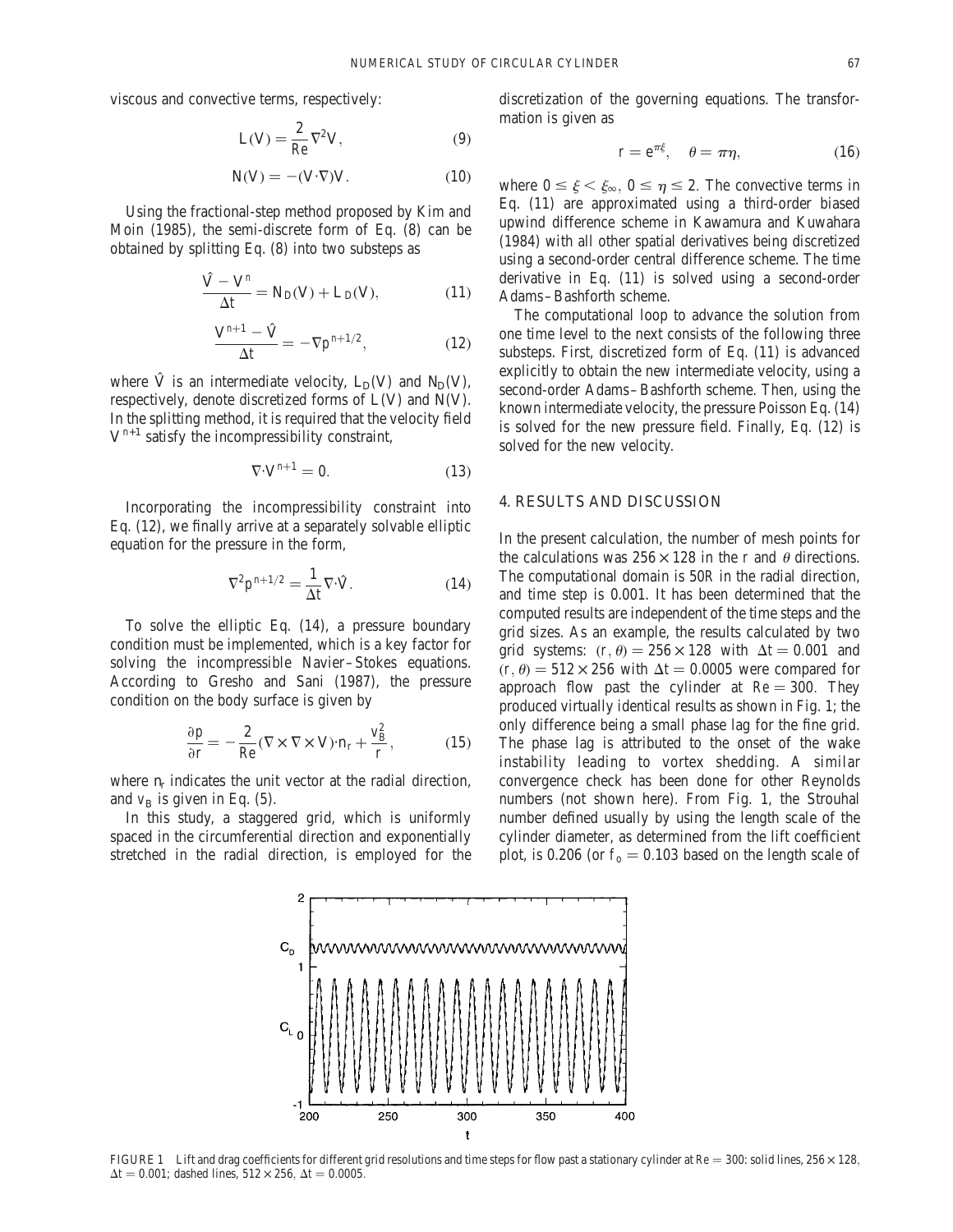the cylinder radius), which compares quite well with the experimental value of approximately 0.21.

In order to get general conclusions of the flow past a rotary oscillating circular cylinder, some calculations over the range of the parameters of Re = 300–1000,  $f_e/f_o =$ 0.5–4.0, and  $\theta_{\text{max}} = 15 - 90^{\circ}$  were performed. For brevity, only some typical results were mainly discussed in the following sections.

#### 4.1. Flow Behavior Near Lock-on Regime

If the lock-on appears for the flow past an oscillating rotation cylinder, vortex shedding frequency is subjected to the imposed forcing rotational frequency  $(f_e)$ . The vortex structures in the near wake repeat from cycle to cycle of the rotating oscillation. As Karniadakis and Triantafyllou (1989) used the phase diagram and power spectral density to identify the flow regimes in a numerical study of unforced and forced laminar flow over a circular cylinder, the phase diagrams (velocity end-point diagram in u–v plane) at one point in the near wake are therefore shown in Fig. 2 for some typical cases of  $\theta_{\text{max}} = 45^{\circ}$ ,  $Re = 300$ , and  $f_e = 0.07$ , 0.08, 0.12 and 0.13. The corresponding time evolution of lift and drag coefficients is also shown in Fig. 3. The lock-on criterion can be discriminated by checking both the phase diagram and the lift and drag coefficients variation, which is known to be sensitive to the flow structure near the cylinder. As shown in Fig. 2, the velocity phase diagrams clearly show that the flow is periodic for  $f_e = 0.08$  and 0.12, but non-periodic for  $f_e = 0.07$  and 0.13. The vortex shedding frequency can be obtained from the evolution of the lift and drag coefficients shown in Fig. 3. Thus, it is clearly captured that the lock-on cases are at  $f_e = 0.08$  and 0.12, and nonlock-on cases at  $f_e = 0.07$  and 0.13.

The cylinder, in this problem, takes both motions at the same instant, i.e. oscillatory rotation and translation. If the oscillatory rotation dominates the flow, preferred vortex modes may be synchronized with the cylinder rotation, and the vortex shedding frequency mainly depends on the forcing oscillatory frequency  $(f_e)$ . Otherwise, for the limiting condition of  $V_B = 0$ , this problem becomes an approach flow past a stationary cylinder. So, if the approach flow dominates the flow field, a preferred vortex



FIGURE 2 Phase diagram (velocity end-point diagram in u–v plane) from t = 200–400 at point of x = 1.8228 and y = 0.2704 for  $\theta_{\text{max}} = 45^{\circ}$ ;  $Re = 300$ , and  $f_e = (a) 0.07$ , (b) 0.08, (c) 0.12 and (d) 0.13.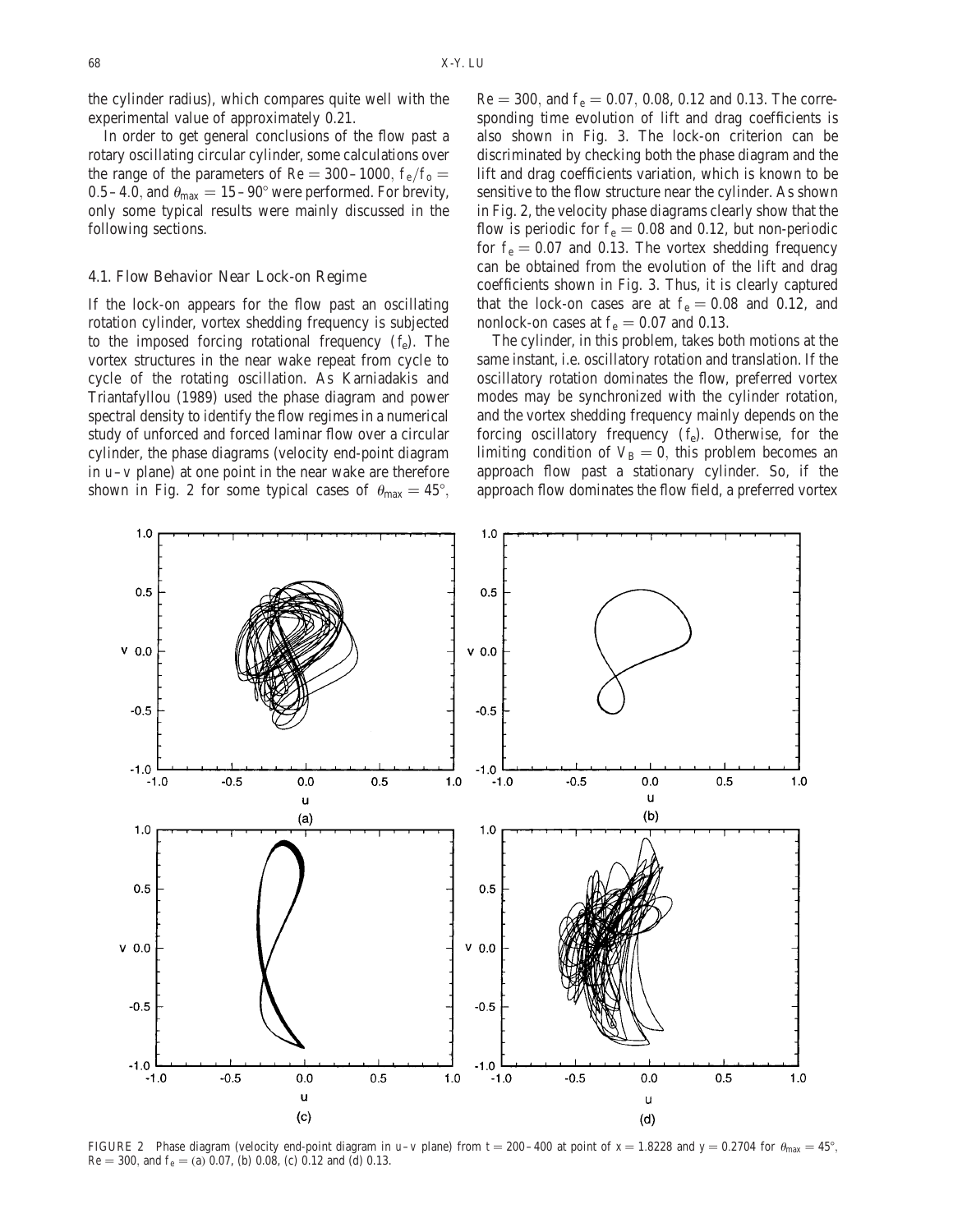

FIGURE 3 Lift and drag coefficients for  $\theta_{\text{max}} = 45^{\circ}$ , Re = 300, and f<sub>e</sub> = (a) 0.07, (b) 0.08, (c) 0.12 and (d) 0.13.

mode may be the formation of a wake flow similar to the Karman vortex street with a natural vortex shedding frequency f<sub>o</sub>. In the nonlock-on region, competition and nonlinear interaction between the rotating and translating disturbances occur. Figure 4 shows the power spectrum density (PSD) of the lift coefficients which are shown in Fig. 3 for  $f_e = 0.07$  and 0.08. As described above, due to the flow at  $f_e = 0.08$  laying in lock-on regime, only a single basic frequency, i.e. forcing frequency  $f_e$ , and its superharmonic modes are excited, as shown in Fig. 4b. Correspondingly, when the forcing frequency is out of the lock-on regime, as shown in Fig. 4a at  $f_e = 0.07$ , many frequencies, which are the forcing frequency  $f_e$  the natural frequency  $f_0$ , their harmonics, and even the sum and difference of the two basic frequencies, such as  $f_o - f_e$ ,  $f_0 + f_e$ , etc. are excited. In general, the vortex modes competition and nonlinear interaction have global influence on the flow field to control the unsteady separated flows in the wake, which has also been observed by Wu et al. (1998) for the post-stall flow control on an airfoil by local unsteady forcing.

Figure 5 shows the distribution of the maximum values of the lift coefficient  $(C<sub>L</sub>)$ , where the flows are within the lock-on region. When the lock-on flow occurs, the rotationally oscillating frequency is synchronized and resonated with the vortex shedding frequency, and the amplitude of  $C_L$  is larger than that of the non-oscillation case. As  $\theta_{\text{max}}$  increases, the forcing frequency range, in which lock-on flow appears, is widened. This trend also confirms the above discussion on the vortex mode selection and is consistent with the results in Stansby (1976), Karniadakis and Triantafyllou (1989) and Lu and Sato (1996). As expected, Fig. 5 also indicates that the peak of  $C_{L}$  corresponds approximately to the natural frequency. The same behavior was also found for a transversely oscillating cylinder in a uniform flow by Lu and Dalton (1996). This behavior reflects that large perturbations are generated as the cylinder is rotationally oscillated at or near the natural frequency, and is in good agreement with the experimental result in Filler et al. (1991) that large velocity fluctuations are observed in the shear layer with a high response peak at the natural frequency.

## 4.2. Timing of Vortex Formation

Figures 6 and 7 show the instantaneous vorticity contours and streamlines, respectively, observed in a fixed frame at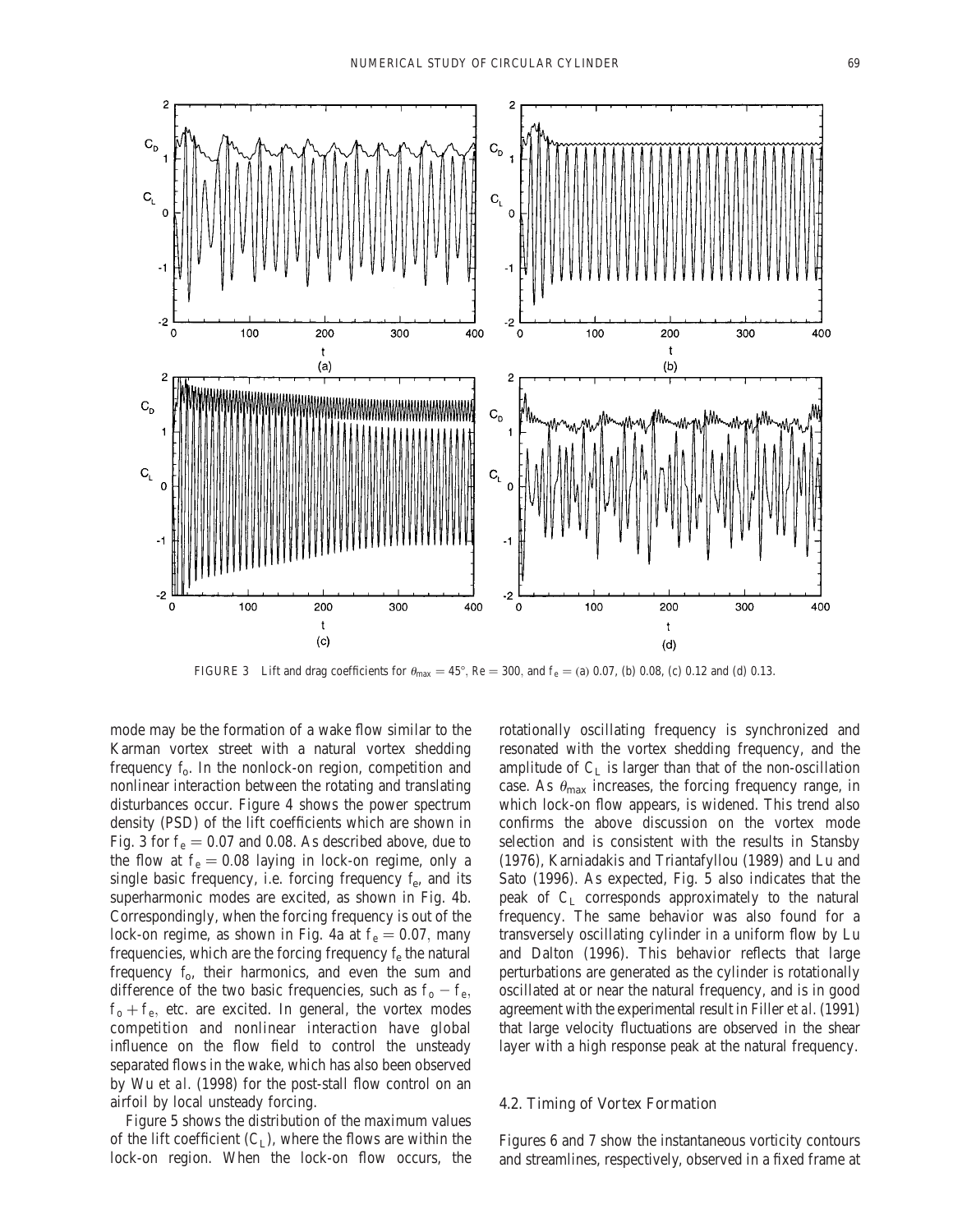

FIGURE 4 Power spectrum density of C<sub>L</sub> for  $\theta_{\text{max}} = 45^{\circ}$ , Re = 300, and f<sub>e</sub> = (a) 0.07, (b) 0.08.

the cylinder for  $f_e = 0.08$ ,  $\theta_{max} = 45^{\circ}$ , and Re = 300 at four instants during a half period of the counterclockwise rotation. Note that the rotary oscillation frequency here is lower than the natural frequency, i.e.  $f_0 = 0.103$ . When the counterclockwise rotation is started, as shown in Fig. 6a, a negative vortex is forming in the upper side behind the cylinder, and a positive one is located at the bottom of the cylinder. Then as the forcing rotational velocity is accelerated, the negative vortex is gradually grown up, and the positive one is convected to downstream (Fig. 6b). In Fig. 6c, the rotational velocity reaches the maximum value, the negative vortex located at the upper side of the cylinder becomes stronger. Meanwhile the positive vortex is shedding into the wake. When the rotational velocity is decelerated, another positive vortex is generated located at the lower side of the cylinder, and the negative vortex is continually grown up (Fig. 6d). Then, the rotation velocity is decelerated to zero at the instant of half period. At further time, when the clockwise rotation starts, the aforestated procedure is repeated in the opposite direction. During the following oscillation cycle, the vortex formation procedure is repeated. Accordingly, the streamlines pattern, as shown in Fig. 7, which corresponds to the vortex formation in Fig. 6, can clearly represent the near-wake topology behind the rotary cylinder. Apparently, a clockwise vortex is formed and



FIGURE 5 Distribution of the maximum values of  $C_L$  in the lock-on region for Re = 300.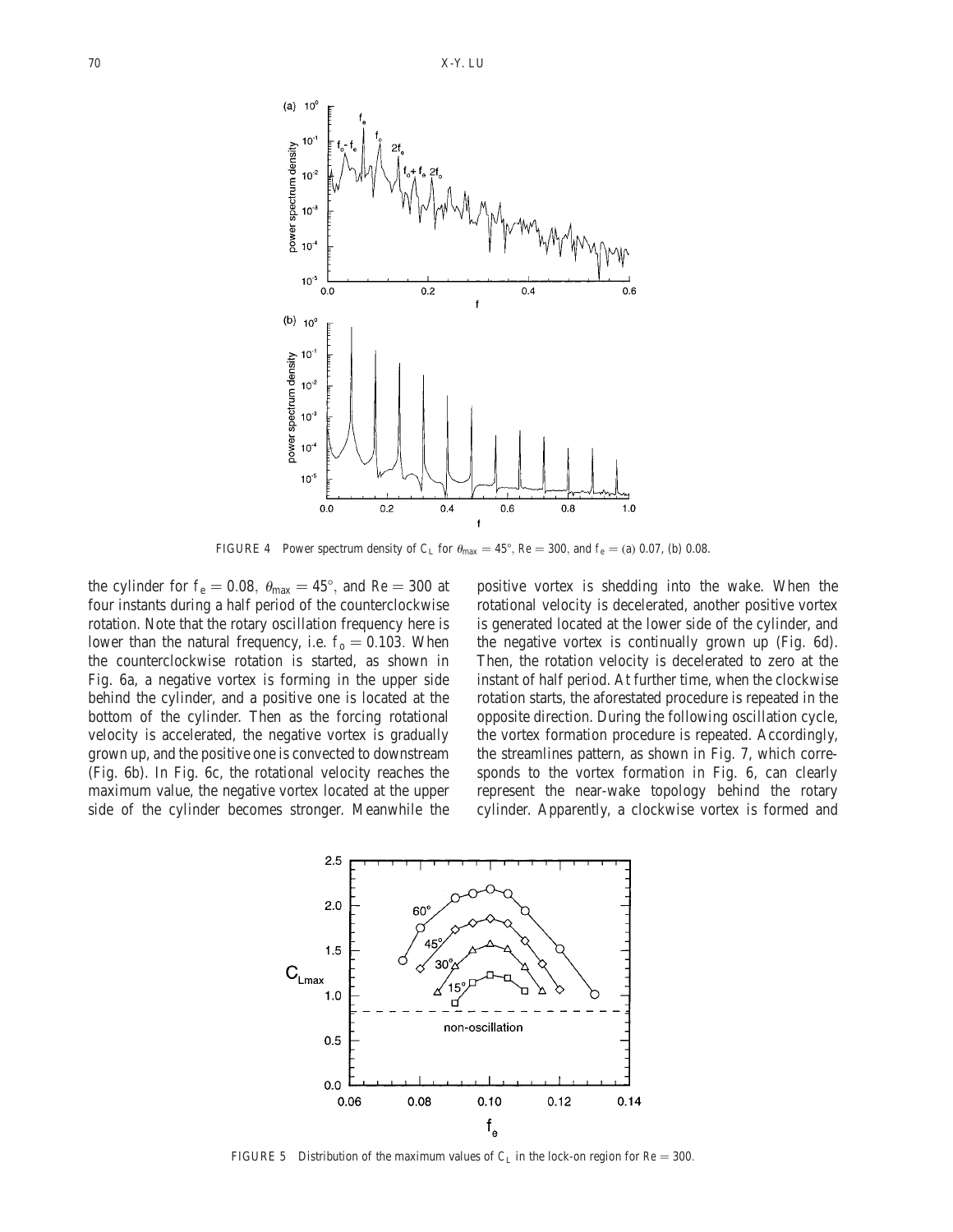

FIGURE 6 Vorticity contours for  $\theta_{\rm max} = 45^{\circ}$ , Re = 300, and f  $_{\rm e} = 0.08$  at t = (a) 0, (b)  $0.125$ T $_{\rm e}$ , (c)  $0.25$ T $_{\rm e}$ , (d)  $0.375$ T $_{\rm e}$ . Here, the solid lines represent positive values (counterclockwise vortex) and dashed lines negative values (clockwise vortex).



FIGURE 7 Streamlines for  $\theta_{\text{max}} = 45^{\circ}$ , Re = 300, and  $f_e = 0.08$  at t = (a) 0, (b) 0.125T<sub>e</sub>, (c) 0.25T<sub>e</sub>, (d) 0.375T<sub>e</sub>.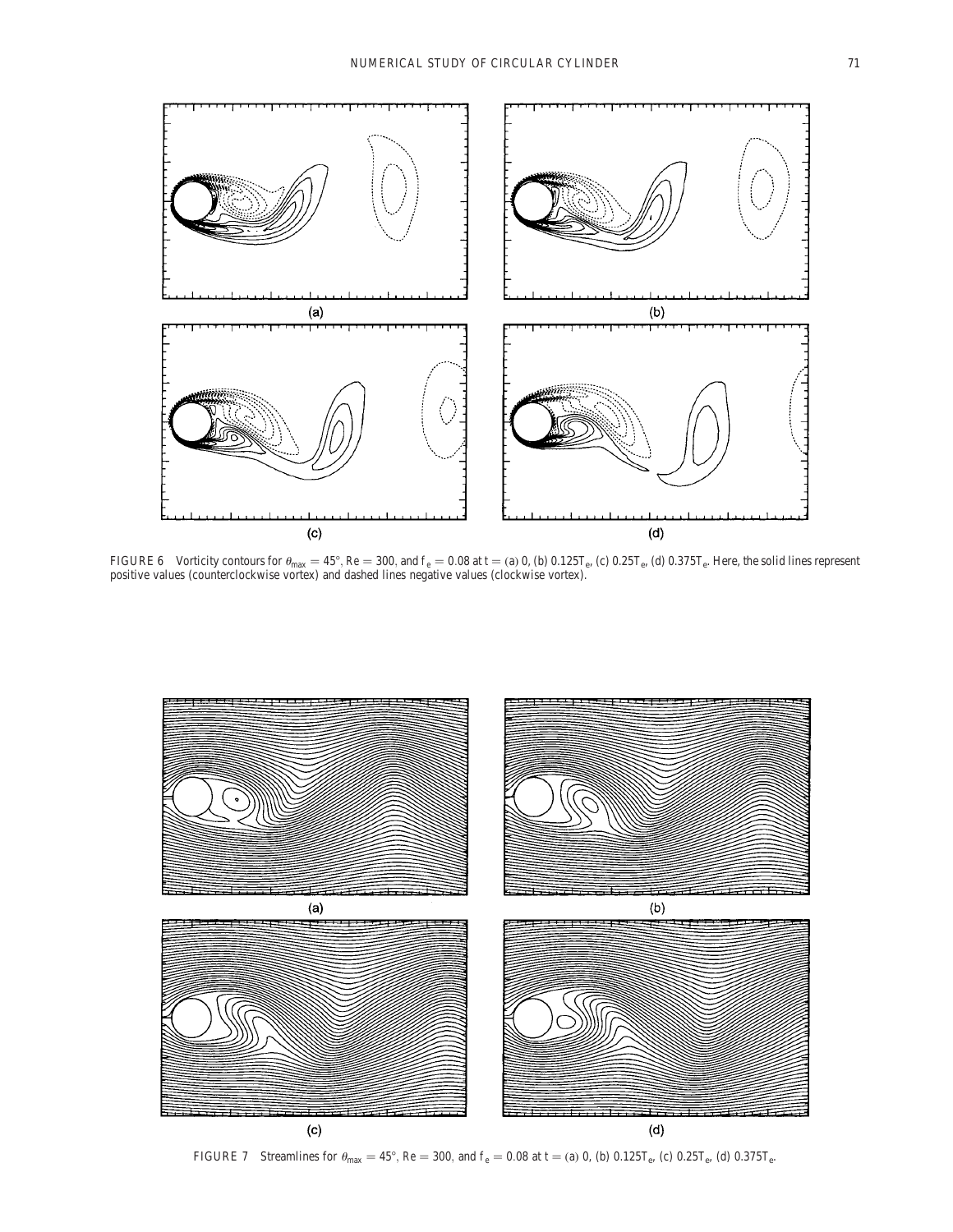

FIGURE 8 Vorticity contours for  $\theta_{max} = 45^\circ$ , Re = 300, and  $f_e = 0.12$  at t = (a) 0, (b) 0.125T<sub>e</sub>, (c) 0.25T<sub>e</sub>, (d) 0.375T<sub>e</sub>.



FIGURE 9 Streamlines for  $\theta_{\text{max}} = 45^{\circ}$ , Re = 300, and  $f_e = 0.12$  at t = (a) 0, (b) 0.125T<sub>e</sub>, (c) 0.25T<sub>e</sub>, (d) 0.375T<sub>e</sub>.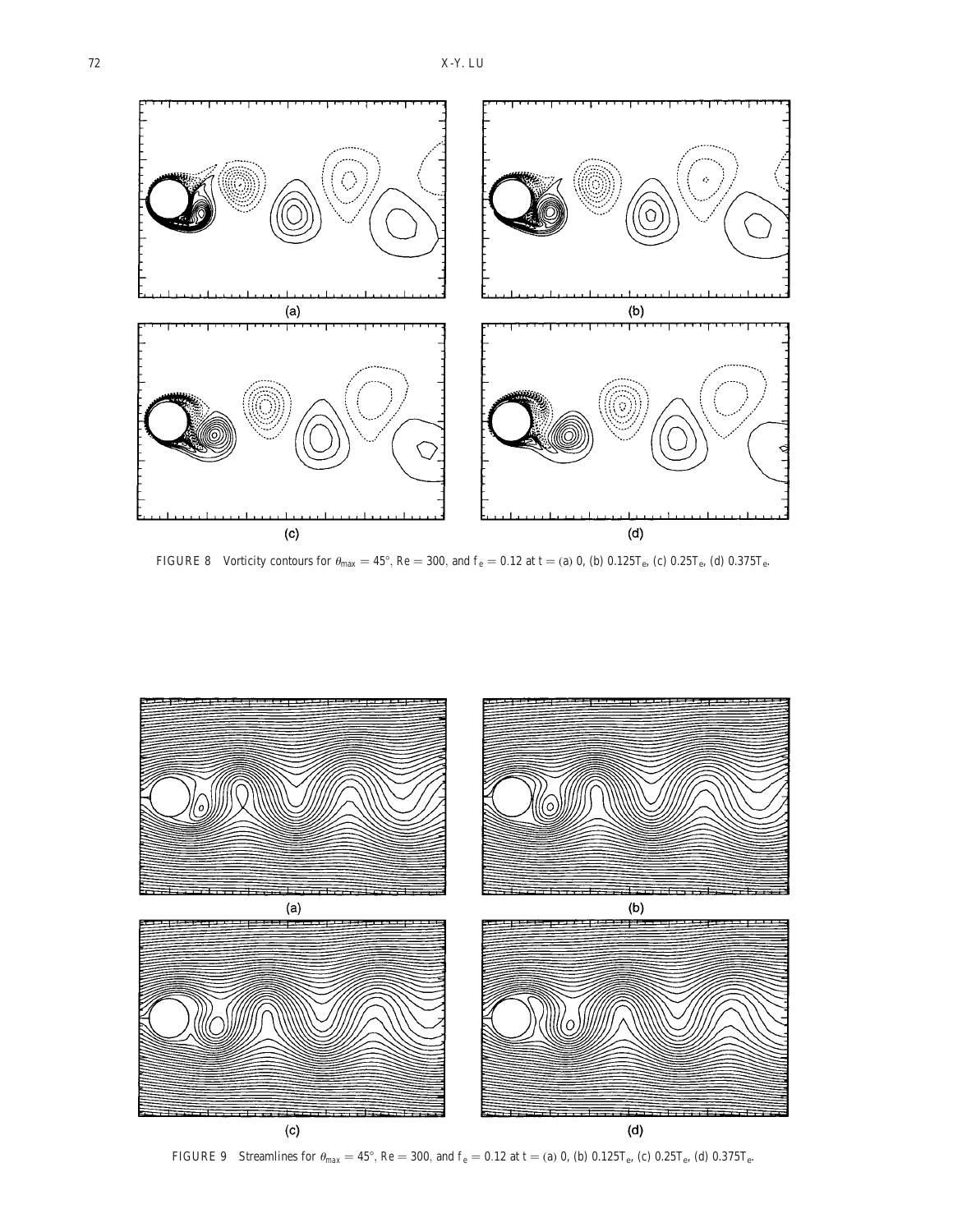

FIGURE 10 Vorticity contours for  $\theta_{max} = 45^\circ$ , Re = 300, and  $f_e = 0.1$  at t = (a) 0, (b)  $0.125T_e$ , (c)  $0.25T_e$ , (d)  $0.375T_e$ .



FIGURE 11 Streamlines for  $\theta_{\text{max}} = 45^{\circ}$ , Re = 300, and  $f_e = 0.1$  at t = (a) 0, (b) 0.125T<sub>e</sub>, (c) 0.25T<sub>e</sub>, (d) 0.375T<sub>e</sub>.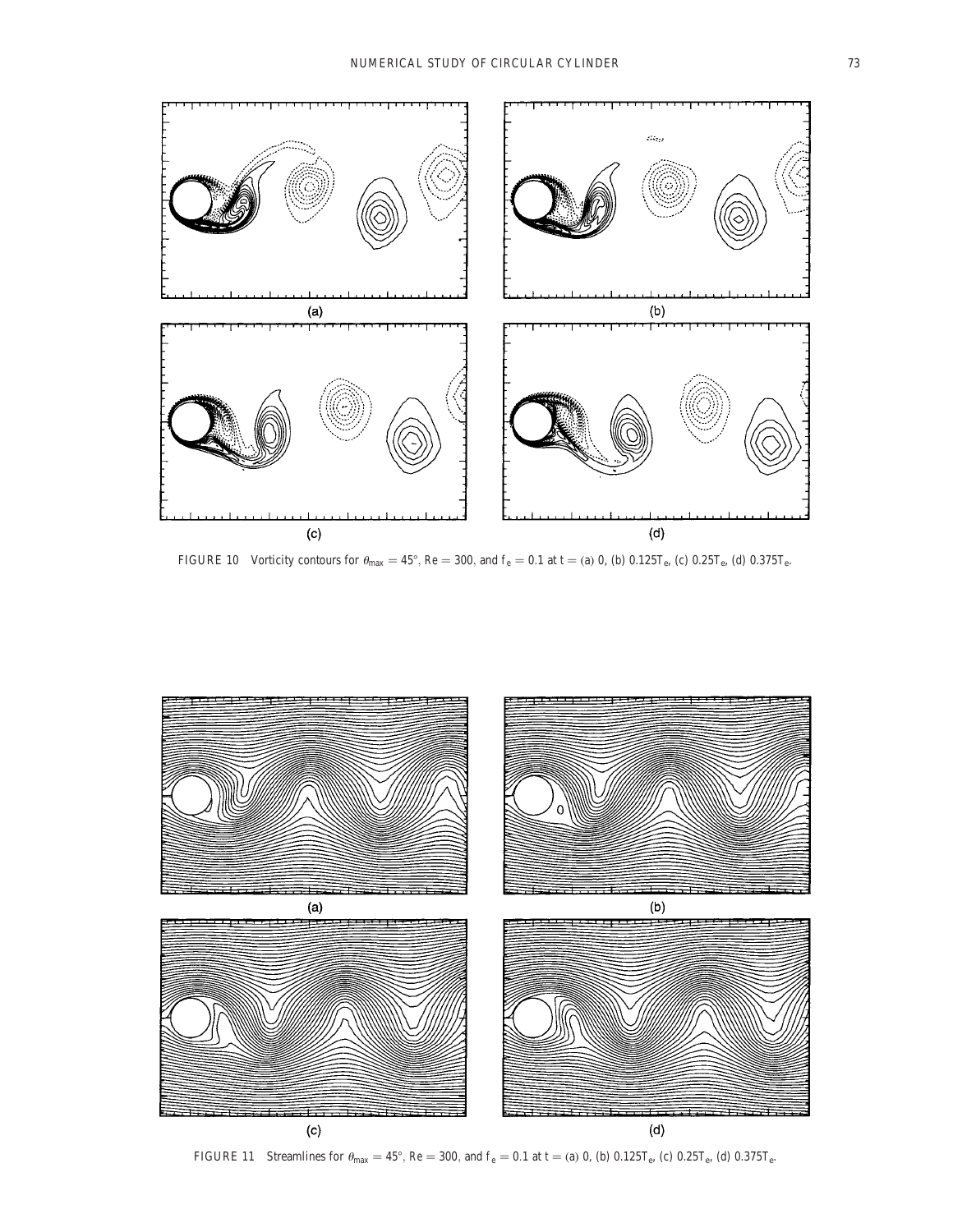

FIGURE 12 Lift coefficient (C<sub>L</sub>) evolution with respect to rotary velocity (V<sub>B</sub>): (a)  $f_e = 0.08$ , (b)  $f_e = 0.12$ . The solid line represents C<sub>L</sub> and the dashed line VB.

shed behind the cylinder in Figs. 7a and b. And a counterclockwise vortex begins to form as shown in Figs. 7c and d.

Figure 8 shows the vorticity contours for  $f_e = 0.12$  and  $\theta_{\text{max}} = 45^{\circ}$ , which is higher than the natural frequency. The instantaneous vorticity contours are displayed during the counterclockwise half period. As the cylinder starts to rotate in the counterclockwise direction, a positive vortex is generated located at the lower side of the cylinder, and a negative vortex is detached from the cylinder as shown in Fig. 8a. As the angular velocity increases, the positive vortex is grown up and the negative one is convected to downstream (Figs. 8b and c). Then, when the rotational velocity is decelerated, the positive vortex in the lower side of the cylinder becomes stronger to shed into downstream. Meanwhile, a negative vortex is gradually generated. At further time, after the rotation reverses, the vortex formation is repeated in the opposite direction. The corresponding streamlines are also shown in Fig. 9. It is also confirmed that a counterclockwise vortex is formed and shed behind the cylinder in Figs. 9a and b, and a clockwise vortex begins to form as shown in Figs. 9c and d. Comparing Fig. 9a with Fig. 7a, the initially formed concentration of vorticity abruptly switches to the opposite side of the cylinder as the forcing frequency is from  $f_e = 0.08$  to 0.12, which is increased relative to the natural vortex formation frequency  $f_0 = 0.103$ .

To illustrate the transient change of vortex formation by increasing the rotary oscillation frequency gradually, Figs. 10 and 11 show the instantaneous vorticity contours and streamlines, respectively, for  $f_e = 0.1$  and  $\theta_{\text{max}} = 45^{\circ}$ , which corresponds approximately to the natural frequency  $f<sub>o</sub> = 0.103$ . Compared with the vortex formation shown in Figs. 6a and 8a, when  $f_e$  increases, the position of the positive vorticity in the lower side of the cylinder moves closer to the cylinder. Meanwhile, as shown in Figs. 6d, 8d and 10d, note the elongated vortex attached to the upper side of the cylinder; its length is decreasing when  $f_e$  increases. As expected, the longitudinal distance of the vortex street behind the cylinder increases with  $f_e$ decreasing.

Comparing Figs. 6 and 7 at  $f_e = 0.08$  with Figs. 8 and 9 at  $f_e = 0.12$ , the switch in phase of the initially formed vortex can be identified. It is evident that whether the phase switch occurs or not mainly depends on the rotational frequency. To quantitatively characterize the phase of the vortex formation relative to the oscillating rotation velocity  $(V_B)$ , the lift coefficient  $(C_I)$  distributions are shown in Fig. 12 for  $f_e = 0.08$  and 0.12. From Fig. 12, the phase shift of  $C_L$  relative to  $V_B$  is approximately 241.8° at  $f_e = 0.08$  and 2.6° at  $f_e = 0.12$ . So, when  $f_e$  is lower than the natural frequency, i.e.  $f_0 = 0.103$ ,  $C_L$  is out of phase with respect to  $V_B$ . To clarify the switch of vortex formation depending on the forcing condition, as shown in Fig. 6a, the initial counterwise vortex is formed on the upper side of the cylinder when the counterclockwise rotation is started; the cylinder is thus forced upwind and  $C_L$  is positive. During the acceleration phase, the  $C_L$ decreases to negative value. As  $f_e$  is higher than  $f_o$ ,  $C_L$  is approximately in phase with  $V_B$ . Consequently, as shown in Fig. 8a, the initial counterclockwise vortex is generated from the lower side of the cylinder, when the cylinder starts to rotate in the counterclockwise direction. At this instant, C<sup>L</sup> is nearly zero. Then in the acceleration phase, the  $C_L$  increases to positive value. To obtain a more complete picture of the phase of the vortex formation relative to the oscillatory forcing, Fig. 13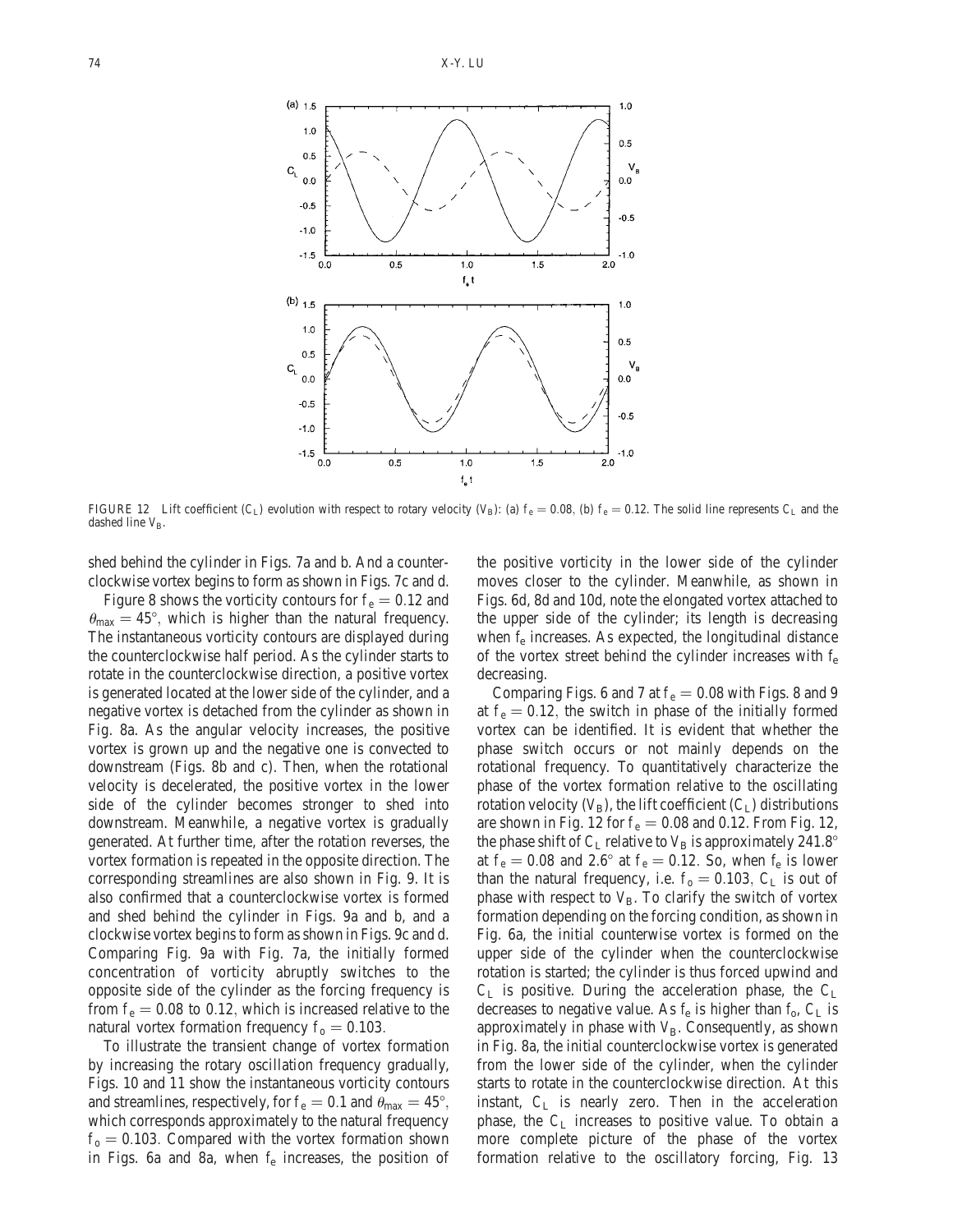

FIGURE 13 Phase shift of C<sub>L</sub> relative to V<sub>B</sub> for different f<sub>e</sub> and  $\theta_{\text{max}}$  at Re = 300.

shows the phase shift of  $C_L$  relative to  $V_B$  for different  $f_e$  and  $\theta_{\text{max}}$  at  $\text{Re} = 300$ , corresponding to Fig. 5 for the distribution of the maximum values of  $C_L$  in the lock-on region.

To confirm the switch in phase of the vortex formation, several cases for different values of  $\theta_{\text{max}}(\leq 90^{\circ})$  and  $Re(\leq 1000)$  were calculated further. It is verified that the switching phenomenon occurs in the neighborhood of the natural frequency. As  $f_e$  increases at a given  $\theta_{\text{max}}$  and Re, the wake vorticity moves closer to the cylinder, eventually reaching a limiting position. This results in an abrupt switch of the vorticity concentration to the opposite side of the cylinder. The switch of initially formed vortex structure in the near wake of the cylinder was also found for forced transverse oscillation in a uniform flow experimentally by Ongoren and Rockwell (1988) and Gu et al. (1994), and numerically by Lu and Dalton (1996). Gu et al.(1994) found the switching phenomenon appeared at both low and high (185 and 5000) Reynolds numbers, even though the higher value of Re was larger enough for the Kelvin–Helmholtz instabilities to occur in the shear layers following separation. So, further studies are required to relate the switching phenomenon of the present problem to higher Re at which the Kelvin–Helmholtz instability occurs.



FIGURE 14 Vorticity contours for  $\theta_{\text{max}} = 45^{\circ}$ , Re = 1000, and  $f_e/f_o = 0.5$  at t = (a) 20T<sub>e</sub>, (b) 20.125T<sub>e</sub>, (c) 20.25T<sub>e</sub>, (d) 20.375T<sub>e</sub>.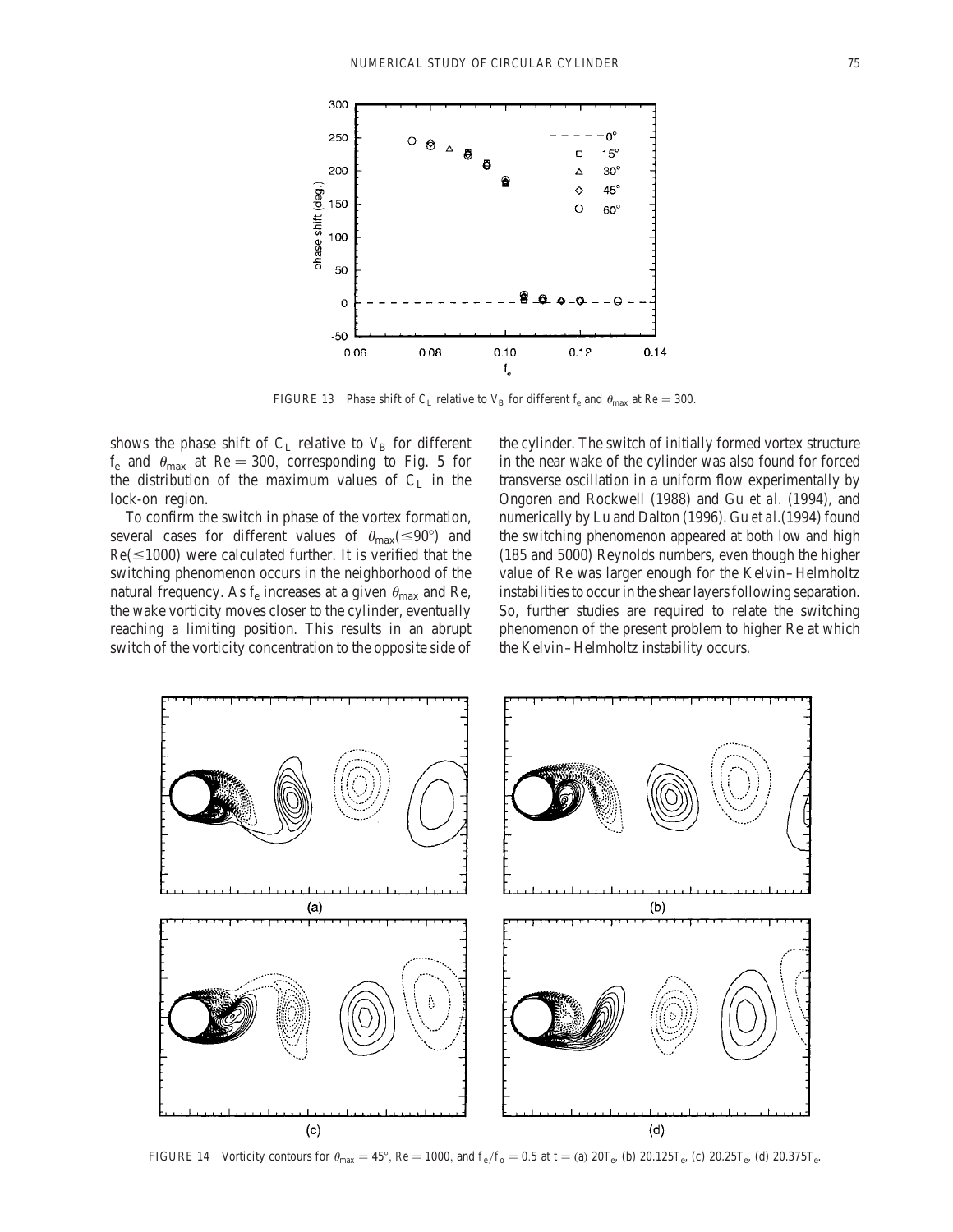

FIGURE 15 Vorticity contours for  $\theta_{\text{max}} = 45^{\circ}$ , Re = 1000, and  $f_e/f_o = 1$  at t = (a) 20T<sub>e</sub>, (b) 20.25T<sub>e</sub>, (c) 20.5T<sub>e</sub>, (d) 20.75T<sub>e</sub>.

# 4.3. Evolution of Vortex Formation

To demonstrate the vortex formation over a wider range of fe, some typical cases, for a parameter range of

 $f_e/f_o = 0.5-4.0, \theta_{max} = 15-60^{\circ}, \text{ and } Re = 1000, \text{ are}$ discussed here. Based on calculated lift coefficient, the natural frequency is determined as  $f_0 = 0.11$  at Re = 1000: Several cases are exemplified for comparison, as

![](_page_11_Figure_6.jpeg)

FIGURE 16 Vorticity contours for  $\theta_{\text{max}} = 45^{\circ}$ , Re = 1000, and  $f_e/f_o = 2$  at t = (a)  $40T_e$ , (b)  $40.5T_e$ , (c)  $41T_e$ , (d)  $41.5T_e$ .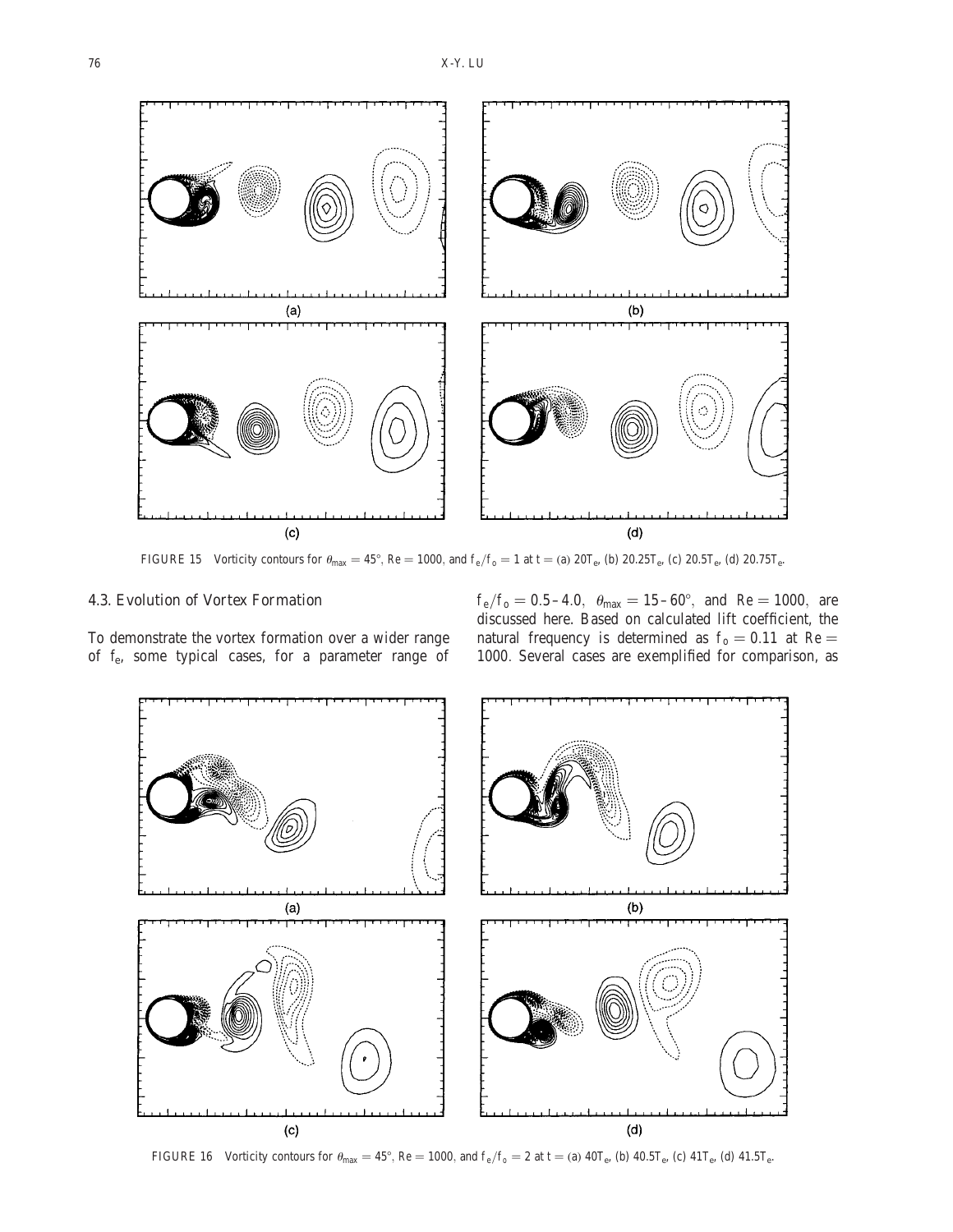![](_page_12_Figure_1.jpeg)

FIGURE 17 Vorticity contours for  $\theta_{\text{max}} = 45^{\circ}$ , Re = 1000, and  $f_e/f_o = 3$  at t = (a) 60T<sub>e</sub>, (b) 60.5T<sub>e</sub>, (c) 61T<sub>e</sub>, (d) 61.5T<sub>e</sub>.

shown in Figs. 14–18 for  $\theta_{max} = 45^{\circ}$ , and  $f_e/f_o = 0.5$ , 1, 2, 3 and 4, respectively.

Figure 14 shows the instantaneous vorticity contours at four instants for  $f_e/f_o = 0.5$ . Note that these figures

correspond to the results of only half oscillation period for  $f_e/f_o = 0.5$ . From Fig. 14, when the cylinder starts to rotate accelerately in the counterclockwise direction, one negative vortex is shed from the upper side of the cylinder

![](_page_12_Figure_6.jpeg)

FIGURE 18 Vorticity contours for  $\theta_{\text{max}} = 45^{\circ}$ , Re = 1000, and  $f_e/f_o = 4$  at t = (a) 80T<sub>e</sub>, (b) 80.5T<sub>e</sub>, (c) 81T<sub>e</sub>, (d) 81.5T<sub>e</sub>.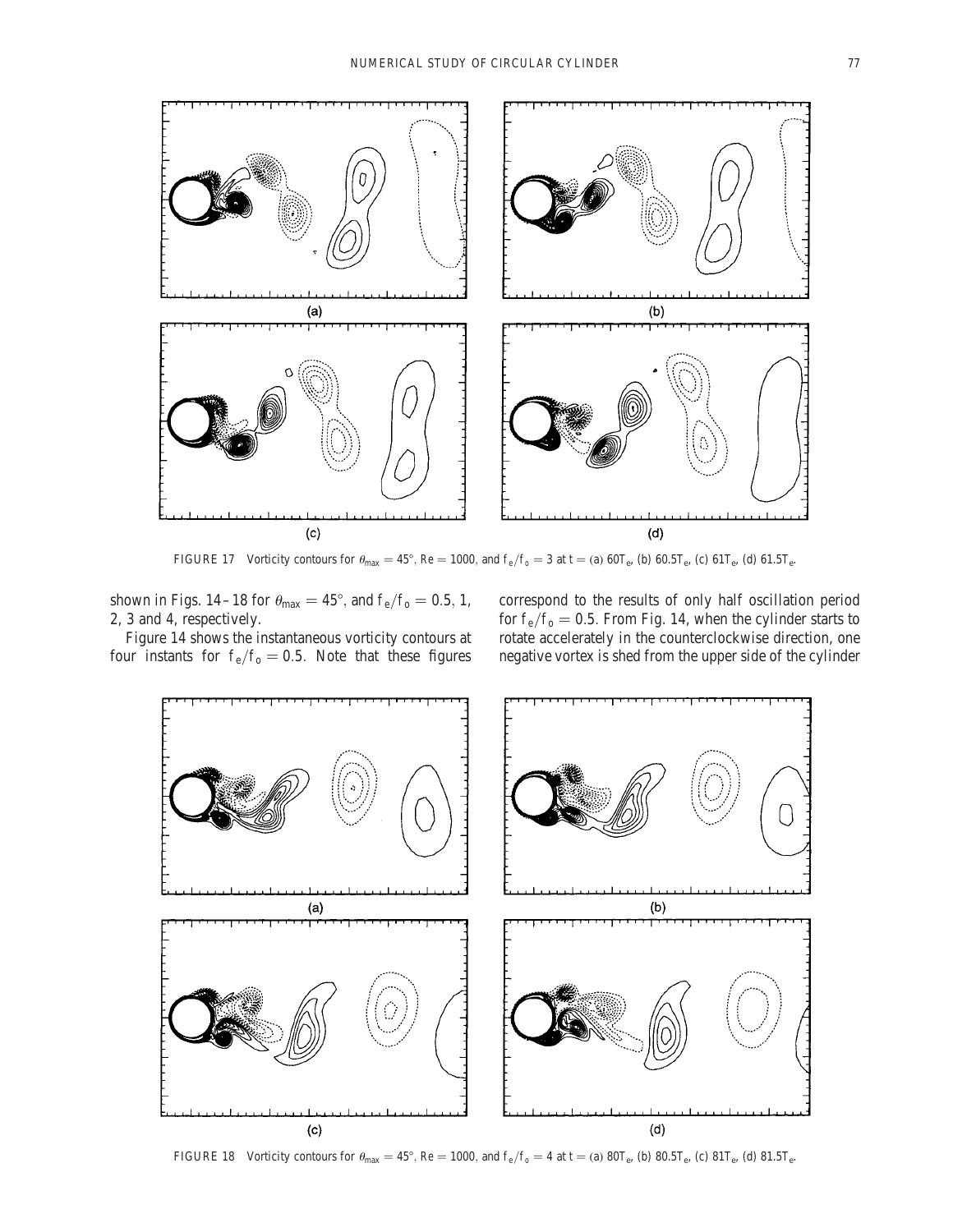![](_page_13_Figure_1.jpeg)

FIGURE 19 Phase diagram (velocity end-point diagram in u–vplane) at point of  $x = 1.8228$  and  $y = 0.2704$  for  $\theta_{\text{max}} = 45^{\circ}$ , Re = 1000, and  $f_e/f_o = (a) 0.5$ , (b) 2, (c) 3 and (d) 4.

into the wake. As the cylinder is decelerated, one positive vortex is generated from the lower side of the cylinder and shed into the wake at further time. When the cylinder rotation reverses, the vortex formation is repeated in the opposite direction and both other negative and positive vortices are shed. The corresponding velocity phase diagram at one point in the near wake is displayed in Fig. 19a, which represents that the flow is quasi-periodic. Meanwhile, the lift and drag coefficients are shown in Fig. 20a. To determinate the vortex shedding frequency, the power spectrum density of the lift coefficient is calculated, as shown in Fig. 21a, where the highest peak corresponds to  $f_0$  which is consistent to the vortex shedding procedure as shown in Fig. 14. Other two cases were also calculated for the same oscillating frequency with  $\theta_{\text{max}} = 30^{\circ}$  and 60°. The vortex structures (not shown here) are similar to those given in Fig. 14.

Figure 15 shows the evolution of the vorticity contours for  $f_e/f_o=1$ , which lays in the lock-on region. When the rotation starts in the counterclockwise direction, the initially

vortex is generated in the lower side of the cylinder. During the first half period, the positive vortex is shed into wake. Meanwhile, a counter vortex is forming on the upper side of the cylinder. As the rotation reverses, the negative vortex is shed into downstream. In the following cycle, the vortex formation is repeated the above procedure. So, two opposite-sign vortices are shed from both the sides of the cylinder in one oscillating cycle. Some other cases were computed with different  $\theta_{\text{max}}$  from 15 to 60 $^{\circ}$  at f<sub>e</sub>/f<sub>0</sub> = 1; the similar vortex structures as shown in Fig. 15 were found. Further, several forcing frequencies, which lay in the lock-on regime and are lower and higher than  $f_0$ , were also calculated. The switching phenomena of the vortex formation were found at this Reynolds number.

As the forcing frequency increases, the instantaneous vorticity contours for  $f_e/f_o=2$  are shown in Fig. 16. Note that these figures correspond to the results of one and half oscillation periods. From Figs. 16a and b, two linked vortices with the same sign are shed from the upper side of the cylinder and one positive vortex is formed from the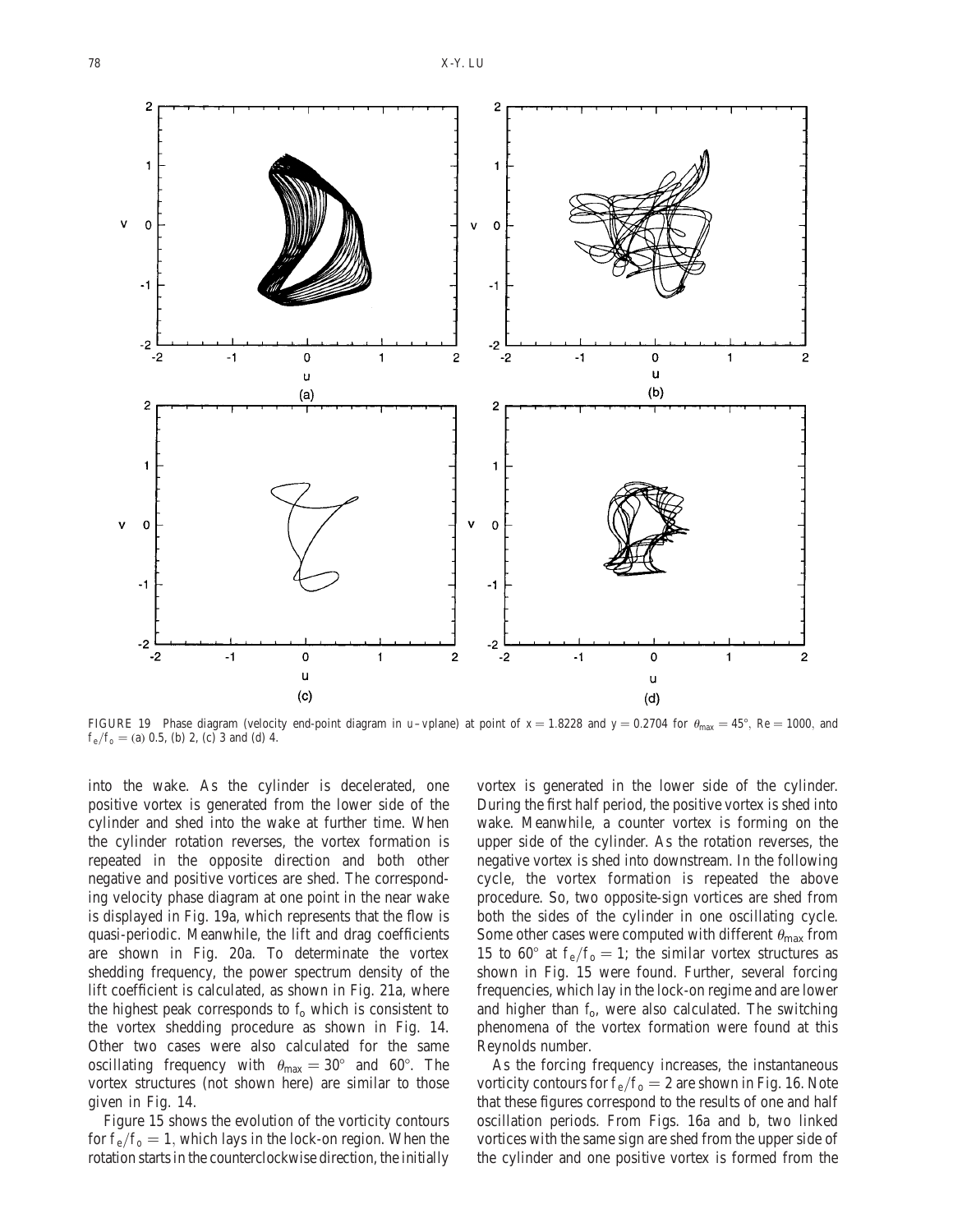![](_page_14_Figure_1.jpeg)

FIGURE 20 Lift and drag coefficients for  $\theta_{\text{max}} = 45^{\circ}$ , Re = 1000, and  $f_e/f_o = (a) 0.5$ , (b) 2, (c) 3 and (d) 4.

lower side of the cylinder. Then the linked vortices coalesce and are convected to downstream as shown in Fig. 16c. Meanwhile, the positive vortex is shed to wake. At further time, as shown in Fig. 16d, two negative vortices, which are linked together are generated and one positive is formed from both the sides of the cylinder. In this case, two same sign vortices and one opposite-sign vortex are shed from both the sides of the cylinder in one and half oscillating cycles. The similar vortex structures were also found experimentally by Williamson and Roshko (1988) and Ongoren and Rockwell (1988) for approach flows past a transversely oscillating cylinder.

Corresponding velocity phase diagram and the force coefficients are shown in Figs. 19b and 20b, respectively. Both Figs. 19b and 20b represent that the flow seems chaotic. From the power spectral analysis of  $C_{L}$ , as shown in Fig. 21b, the highest peak, denoted by  $f_s$  in Fig. 21b, is 0.0933, which is neither  $f_e = 0.22$  nor  $f_o = 0.11$ . This behavior reflects the nonlinear effect on the flow evolution. Further studies are needed using nonlinear dynamic theory to analyze this behavior. Based on the present results, the similar flow features are found for  $\theta_{\text{max}} = 15^{\circ}$  and 60° with  $f_e/f_o = 2$ . However, as  $\theta_{\text{max}}$ increases further, vortex shedding is synchronized with the cylinder oscillation, and the vortex shedding frequency is  $f_e$ . As an example, the instantaneous vorticity contours for  $\theta_{\text{max}} = 90^{\circ}$  are shown in Figs. 22a and b. There is an alternate, out-of-phase shedding of vortices from either side of the cylinder over an oscillating cycle. The wake takes on the appearance of two parallel vortex arrays, which coalesce together of the same sign vortices and decay in the near wake. The force coefficients are also given in Fig. 23a; the vortex shedding frequency calculated from Fig. 23a is equal to the forcing frequency. At this higher forcing frequency, the amplitude of  $C_L$  is smaller.

Figure 17 shows the evolution of the vorticity contours for  $f_e/f_o = 3$ . Note that these figures correspond to the results of one and half oscillation periods. From Fig. 17a, one positive vortex is formed from the lower side of the cylinder. In the following time, another positive vortex is generated again and linked with the previous one, as shown in Fig. 17b, then both the linked vortices are shed into the wake (Fig. 17c). From Fig. 17d, the linked vortices are convected into downstream and a counter vortex is formed from the upper side of the cylinder. At the next one and half oscillating cycles, the aforestated vortex formation procedure is repeated in the opposite direction. During each one and half cycles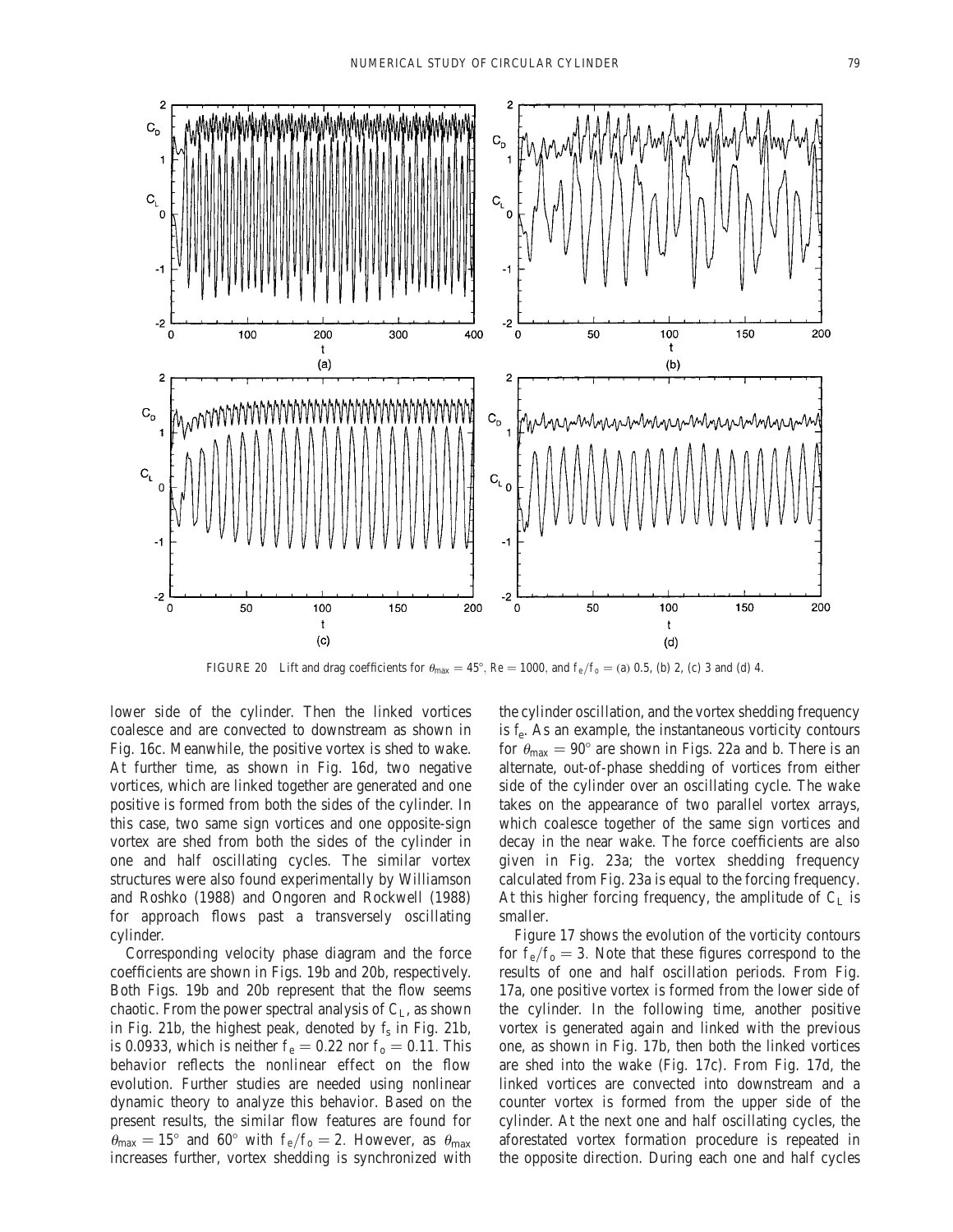![](_page_15_Figure_1.jpeg)

FIGURE 21 Power spectrum density of C<sub>L</sub> for  $\theta_{\text{max}} = 45^{\circ}$ , Re = 1000, and f<sub>e</sub>/f<sub>0</sub> = (a) 0.5, (b) 2, (c) 3 and (d) 4.

of the cylinder oscillation, the formation of two vortices with the same sign are shed from one side of the cylinder. Indeed, similar vortex structures, as shown in Fig. 17, are found experimentally for cross-flow oscillations of a cylinder by Williamson and Roshko (1988) and Sheridan et al. (1998), and for in-line oscillations of a cylinder by Griffin and Ramberg (1974) and Ongoren and Rockwell (1988). The corresponding velocity phase diagram and the force coefficients are shown in Figs. 19c and 20c, respectively, where periodic variation is identified.

At  $f_e/f_o=3$ , very similar vortex structures, as shown in Fig. 17, were also found for  $\theta_{\text{max}} = 30,60^{\circ}$  based on the present calculation. As  $\theta_{\text{max}}$  increases further, a new vortex formation is formed. Figs. 22c and d show the instantaneous vorticity contours for  $\theta_{\text{max}} = 90^{\circ}$ . The corresponding force coefficients are also given in Fig. 23b. The near-wake vortex structures lock to the cylinder oscillation, the vortex shedding frequency is  $f_e$ . Then the vortices of the same sign coalesce and disappear due to viscous dissipation. From Fig. 22, the vortex structures for both the oscillating frequencies, i.e.  $f_e/f_o = 2$  and 3, are very

similar. In general, the forcing frequency higher than a certain value takes a new mode in the shear layer characterized by smaller vortices of shorter wavelength and retards the onset of large scale vortex formation in the near wake.

Figure 18 shows the vorticity contours for  $f_e/f_o = 4$ at four instants. Due to the higher forcing frequency, small-scale vortices are shed near the cylinder, and immediately coalesce into large-scale vortices at some distance downstream of the cylinder. Note that the longitudinal wavelength of the large-scale vortex street is approximately equal to that of the natural Karman vortex street. This is also confirmed by the variation of the force coefficients (Fig. 20d) and the power spectrum of  $C_L$ (Fig. 21d). It is identified that the highest peak in Fig. 22d corresponds to the natural frequency. From Fig. 19d for the velocity phase diagram, shorter wavelength oscillations, due to higher forcing frequency, are superimposed on the big velocity end-point drawn cycle which is related to the large-scale vortex formation in the downstream. Also, similar vortex structures were found for  $\theta_{\text{max}} = 30$ ,  $60^\circ$  at this higher forcing frequency.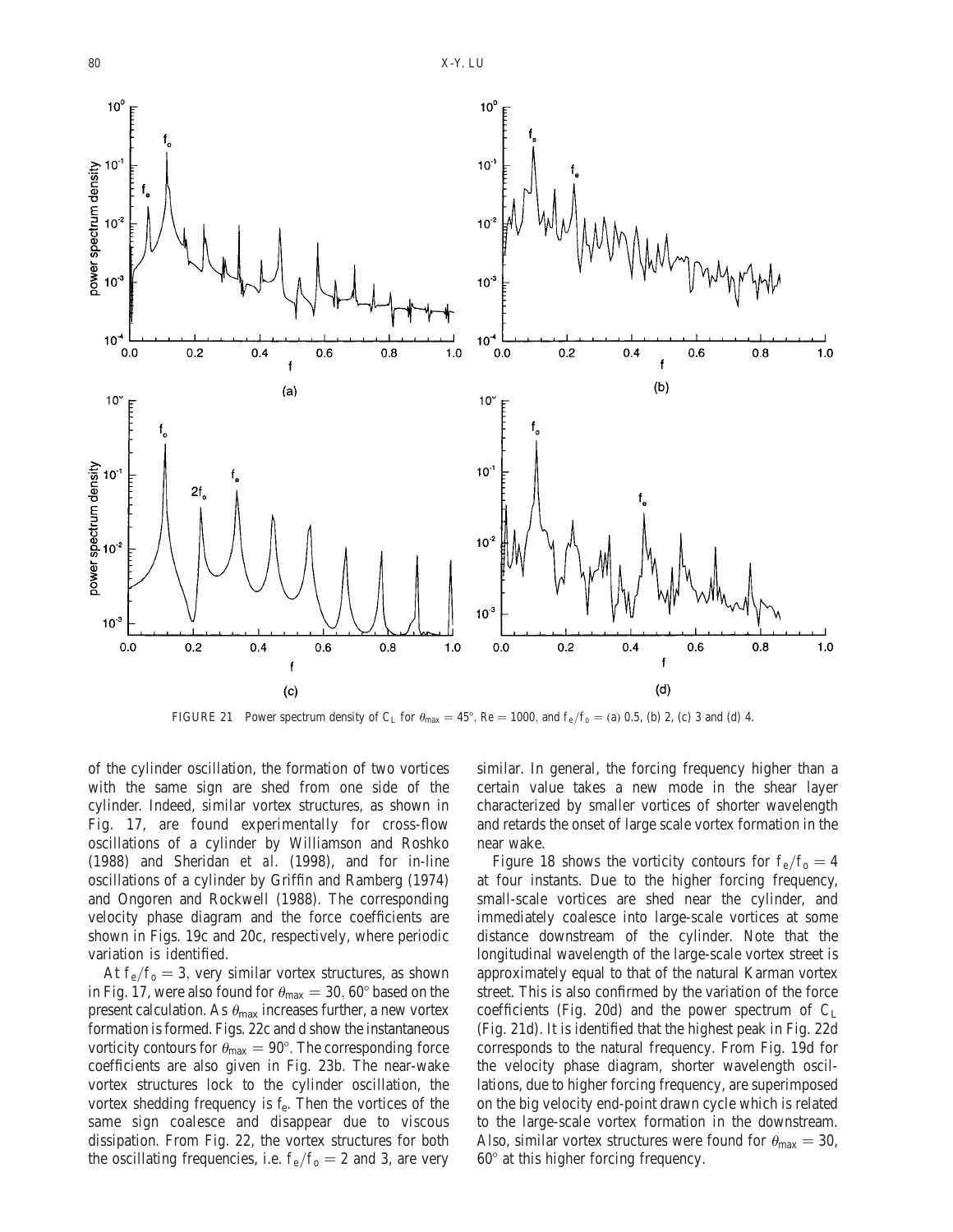![](_page_16_Figure_1.jpeg)

FIGURE 22 Vorticity contours for Re = 1000, and  $\theta_{\text{max}} = 90^\circ$ : (a) t = 0, f<sub>e</sub>/f<sub>0</sub> = 2, (b) t = 0.5T<sub>e</sub>, f<sub>e</sub>/f<sub>0</sub> = 2, (c) t = 0, f<sub>e</sub>/f<sub>0</sub> = 3, (d) t = 0.5T<sub>e</sub>,  $f_e/f_o = 3.$ 

# 5. CONCLUSIONS

The unsteady flow over a rotationally oscillating circular cylinder is numerically investigated by solving the twodimensional incompressible Navier–Stokes equations. When the rotating oscillation frequency of the cylinder is in the vicinity of the natural vortex formation frequency, a lock-on vortex formation regime appears and becomes wider as the excitation amplitude is increased. As the excitation frequency is increased relative to the natural frequency, the initially formed concentration of vorticity moves closer to the cylinder until a limiting position is reached; at this point, the vorticity concentration abruptly switches to the opposite side of the cylinder. This process induces distinct changes of the phase between the external forcing and the forces acting on the cylinder. The effects of oscillating frequency and amplitude on the vortex structures are also studied, and some basic patterns of vortex shedding, based on the present calculated results, are identified.

![](_page_16_Figure_6.jpeg)

FIGURE 23 Lift and drag coefficients for Re = 1000, and  $\theta_{\text{max}} = 90^{\circ}$ : (a)  $f_e/f_o = 2$ , (b)  $f_e/f_o = 3$ .